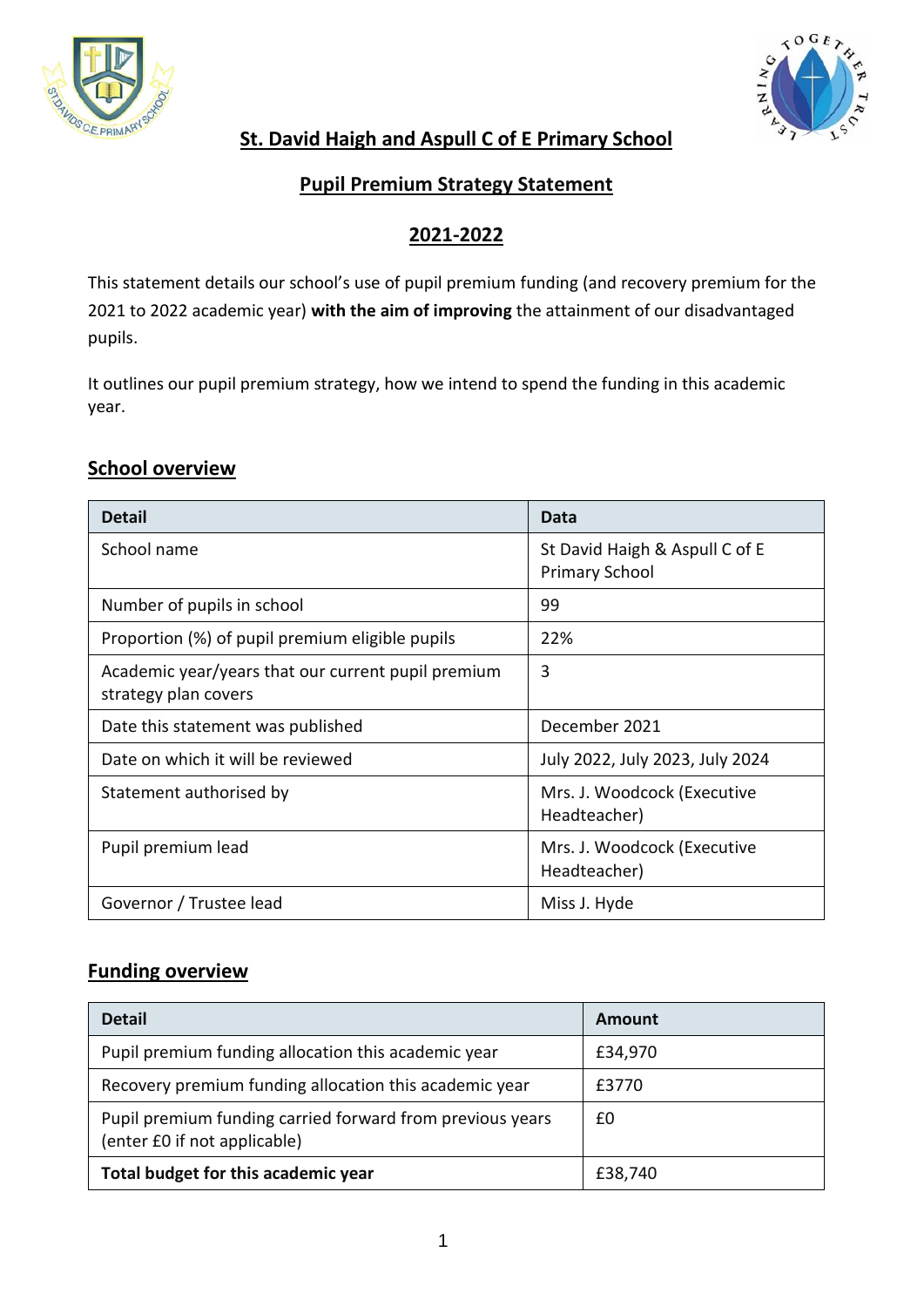### **Part A: Pupil premium strategy plan**

### **Statement of intent**

In supporting our disadvantaged pupils we intend to do the following:

- provide the highest standard of quality first teaching
- remove barriers to learning and create ambitious, motivated and resilient pupils who believe in themselves
- ensure equality of opportunity
- improve future life chances and create potential for social mobility

We do this through targeted academic support in addition to broader provision, which supports pupils' well-being, in addition to fostering wider talents and interests.

Our key principles are to ensure all pupils are happy and engaged in their learning, by providing a rich and progressive curriculum. We strive for the highest academic standards. We have high expectations and are relentless in our determination for all pupils to achieve their full potential. We are committed to preparing them for the next stage in their education, and to foster a love of learning.

## **Challenges**

This details the key challenges to achievement that we have identified among our disadvantaged pupils.

| <b>Challenge</b><br>number | <b>Detail of challenge</b>                                                                                                                                                                                                                                           |
|----------------------------|----------------------------------------------------------------------------------------------------------------------------------------------------------------------------------------------------------------------------------------------------------------------|
|                            | Increased risk of poor attendance, persistent absenteeism and poor punctuality.                                                                                                                                                                                      |
|                            | Staff confidence in teaching and assessing a new curriculum, with a secure pedagogical<br>approach.                                                                                                                                                                  |
| 3                          | Standards in reading, writing and maths, which create barriers for learning across the<br>curriculum.                                                                                                                                                                |
| 4                          | Increased risk that pupils access a limited number of life experiences outside of school<br>and have few opportunities to develop new skills. As a result, children's understanding<br>of culture, and the world, is underdeveloped, creating a barrier to learning. |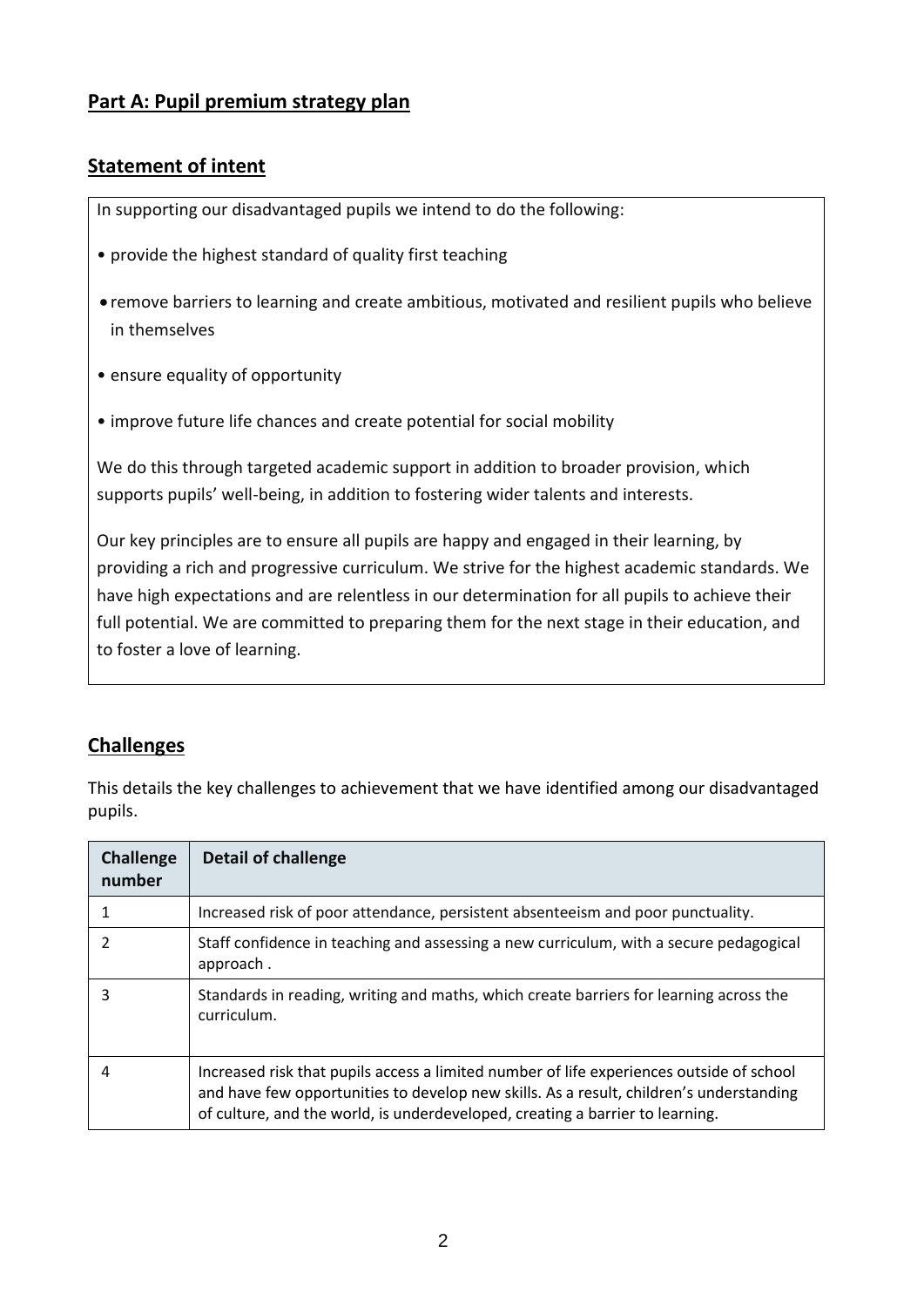# **Intended outcomes**

This explains the outcomes we are aiming for **by the end of our current strategy plan**, and how we will measure whether they have been achieved.

| <b>Intended outcome</b>                                   | <b>Success criteria</b>                                                                                                                                                                                                                                                                                                                                                                                                                                                                                                                                                                   |  |  |
|-----------------------------------------------------------|-------------------------------------------------------------------------------------------------------------------------------------------------------------------------------------------------------------------------------------------------------------------------------------------------------------------------------------------------------------------------------------------------------------------------------------------------------------------------------------------------------------------------------------------------------------------------------------------|--|--|
|                                                           | Children's outcomes will improve, with a greater % of children achieving<br>the expected standard and greater depth standard for reading, writing and<br>maths.                                                                                                                                                                                                                                                                                                                                                                                                                           |  |  |
| Improved levels of<br>attendance and<br>punctuality       | An increased number of PPG children will have sustained attendance of<br>$\bullet$<br>96% or more.<br>Persistent absenteeism will reduce for PPG pupils.<br>$\bullet$<br>Overall attendance of PPG pupils will be in-line with that of all children.<br>$\bullet$                                                                                                                                                                                                                                                                                                                         |  |  |
| Improved standards<br>in reading                          | All pupils will make at least six steps of progress in Reading.<br>$\bullet$<br>An increased proportion of disadvantaged pupils will be working at age-<br>$\bullet$<br>related expectations or above in reading.<br>An increased proportion of disadvantaged pupils will have age-related<br>$\bullet$<br>phonics knowledge and skills.<br>Rates of reading at home will increase for PPG pupils.<br>$\bullet$                                                                                                                                                                           |  |  |
| Improve standards in<br>writing                           | All pupils will make at least six steps of progress in Writing.<br>$\bullet$<br>An increased proportion of disadvantaged pupils will be working at age-<br>$\bullet$<br>related expectations or above in Writing.<br>Children will be given the opportunity to write for a variety of purposes,<br>$\bullet$<br>including in published books/competitions                                                                                                                                                                                                                                 |  |  |
| Improve standards in<br>maths                             | All pupils will make at least six steps of progress in Mathematics.<br>$\bullet$<br>An increased proportion of disadvantaged pupils will be working at age-<br>$\bullet$<br>related expectations or above in Mathematics.<br>Children will access the three statutory aims of mathematics each day.<br>$\bullet$                                                                                                                                                                                                                                                                          |  |  |
| All teaching, in all<br>subjects, is at least<br>good     | Read Write Inc Phonics and Literacy and Language lessons demonstrate<br>$\bullet$<br>Pace, Participation and Progress every day.<br>Mathematics demonstrates pupils access the concrete, pictorial, symbolic<br>٠<br>approach daily, in order to fulfil the three statutory aims - fluency,<br>reasoning and problem solving.<br>Science and the Foundation Subjects will evidence the four stage<br>$\bullet$<br>approach of Engage, Develop, Innovate and Express.<br>Formative assessment is used to inform teaching.<br>Pupils know more, remember more and can do more.<br>$\bullet$ |  |  |
| Pupils experience a<br>rich and progressive<br>curriculum | All children who come to St. David's will access a rich and progressive cur-<br>$\bullet$<br>riculum, regardless of their personal circumstances.<br>All disadvantaged pupils will access extra-curricular activities.<br>$\bullet$<br>All children will access one enrichment activity, per year e.g., a live music<br>$\bullet$<br>event.                                                                                                                                                                                                                                               |  |  |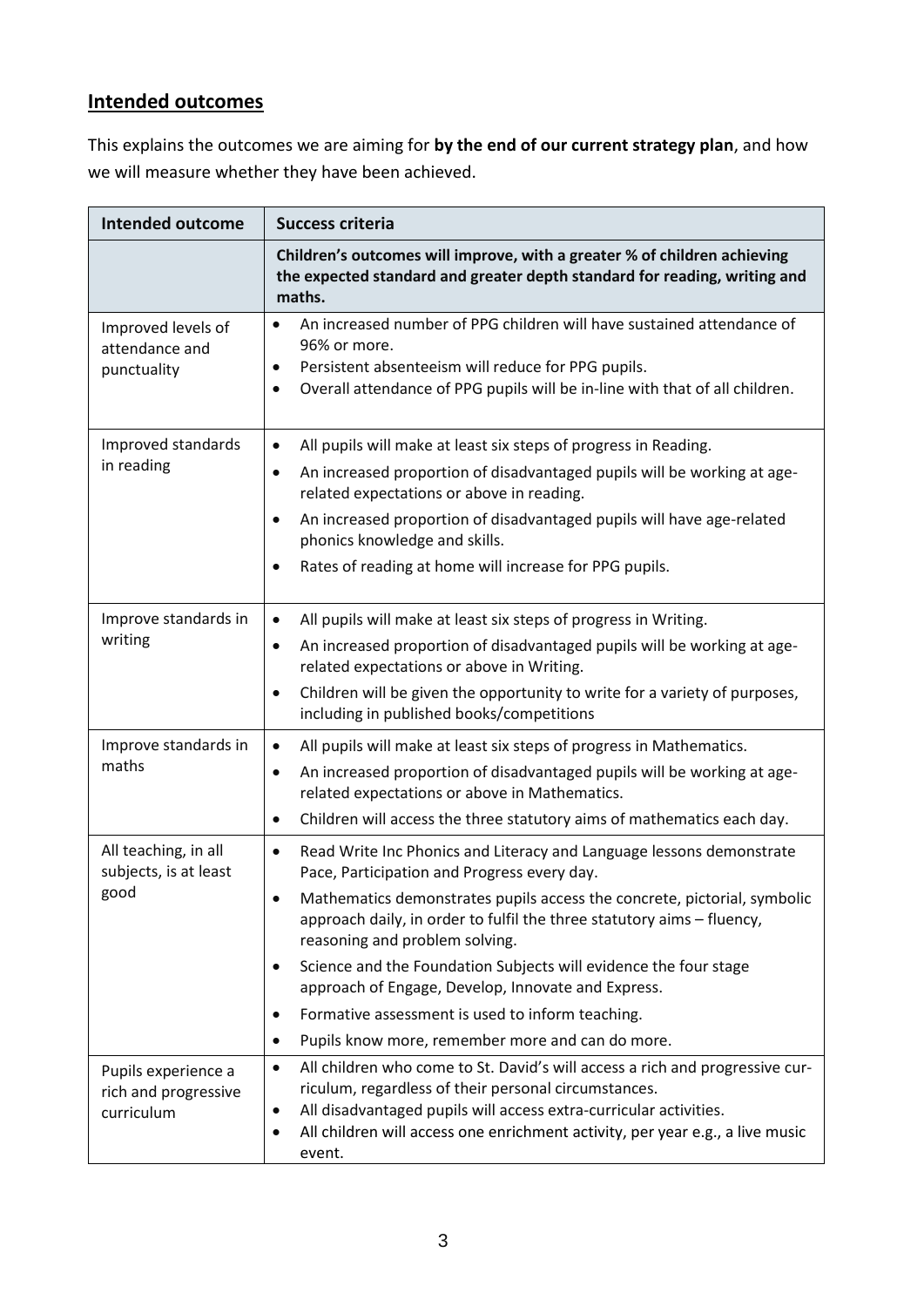# **Activity in this academic year**

This details how we intend to spend our pupil premium (and recovery premium funding) **this academic year** to address the challenges listed above.

# **Teaching**

Budgeted cost: £18, 740

| <b>Activity</b>                                                                                                                                                                                                         | Evidence that supports this approach                                                                                                                                                                                                                                                                                  | Challenge number(s)<br>addressed |
|-------------------------------------------------------------------------------------------------------------------------------------------------------------------------------------------------------------------------|-----------------------------------------------------------------------------------------------------------------------------------------------------------------------------------------------------------------------------------------------------------------------------------------------------------------------|----------------------------------|
| <b>Read Write Inc Phonics</b><br>Systematic approach to<br>teaching phonics (resources,<br>staff training and small<br>group teaching)                                                                                  | EEF states that Phonics has a positive impact<br>overall (up to +5 months over a year) and is an<br>important component in the development of<br>early reading skills, particularly for children<br>from disadvantaged backgrounds.                                                                                   | 2, 3                             |
| <b>Read Write Inc Virtual</b><br>Classroom<br>Online portal with access to<br>pre-recorded phonics<br>sessions to support teaching<br>and learning in school as<br>well as independent learning<br>at home.             | EEF studies show that well-structured<br>homework that links to in-class teaching will<br>create additional progress (up to 5+ months<br>over a year).                                                                                                                                                                | 2, 3                             |
| <b>Read Write Inc Home</b><br><b>Reading Books</b><br>High quality home reading<br>books to support the<br>development of early<br>reading.                                                                             | Parental engagement has a positive impact on<br>average of 4 months' additional progress.                                                                                                                                                                                                                             | 2, 3                             |
| <b>Read Write Inc</b><br><b>Development Days</b><br>Six development days,<br>providing reading leader<br>training and continuous<br>professional development<br>for all phonics teachers and<br>key stage two teachers. | EEF Effective Professional Development<br>document states that high quality teaching<br>improves pupil outcomes, and effective<br>professional development offers a crucial tool<br>to develop teaching quality and enhance<br>children's outcomes in the classroom.                                                  | 2, 3                             |
| <b>White Rose Maths</b><br>Subscription to premium<br>online teaching resources to<br>supplement quality first<br>teaching.                                                                                             | Develop practitioners' understanding of how<br>children learn mathematics.<br>Dedicate time for children to learn mathematics<br>and integrate mathematics throughout the day.<br>Use manipulatives and representations to<br>develop understanding.<br>Ensure that teaching builds on what children<br>already know. | 2, 3                             |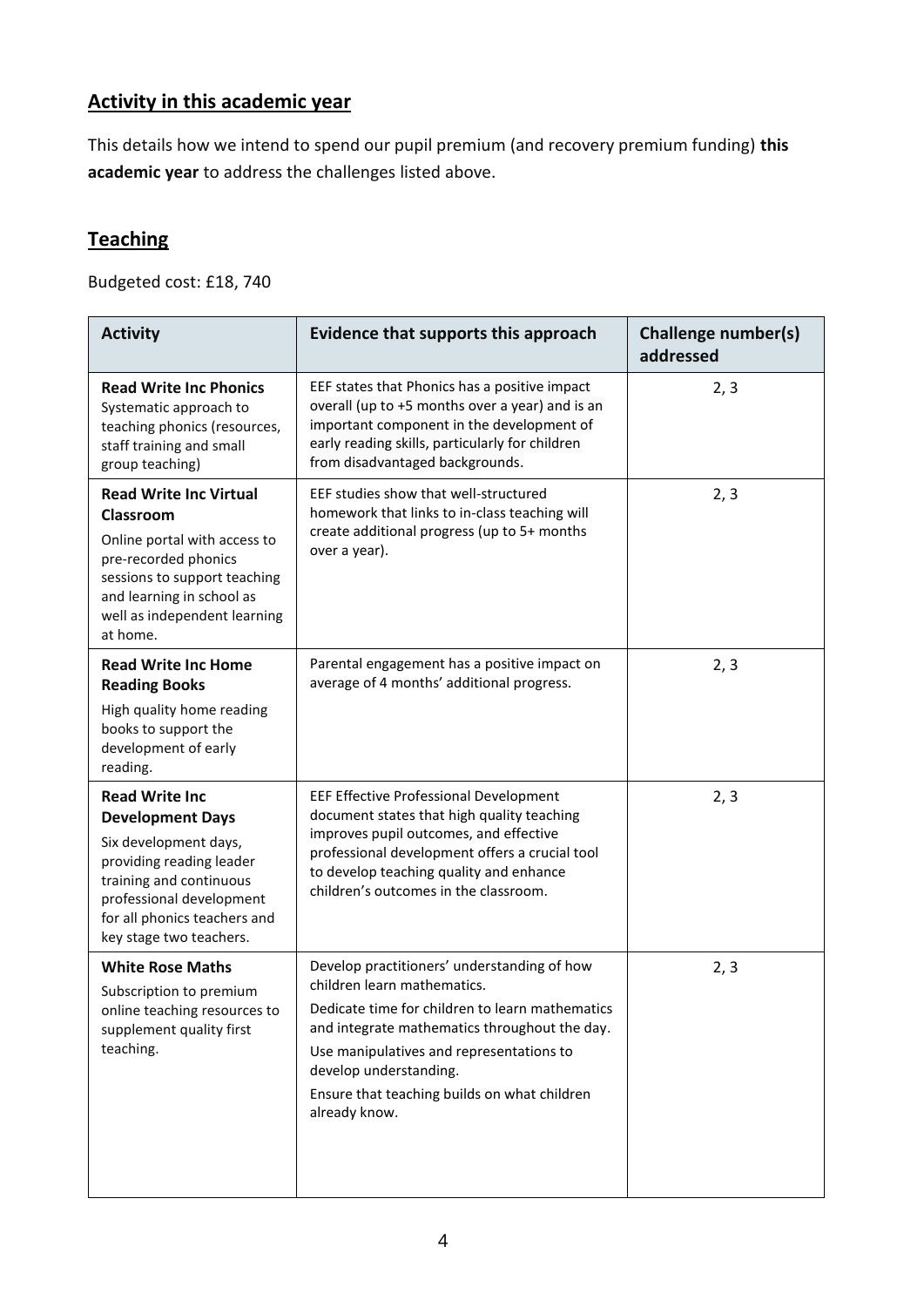| <b>Mathematics Consultant</b><br>Professional development<br>that effectively builds<br>knowledge, motivates staff,<br>develops teaching<br>techniques, and embeds<br>practice                                                                                                                                                                                                                                                                | EEF Effective Professional Development<br>document states that high quality teaching<br>improves pupil outcomes, and effective<br>professional development offers a crucial tool<br>to develop teaching quality and enhance<br>children's outcomes in the classroom.                                                                                                                           | 2, 3    |
|-----------------------------------------------------------------------------------------------------------------------------------------------------------------------------------------------------------------------------------------------------------------------------------------------------------------------------------------------------------------------------------------------------------------------------------------------|------------------------------------------------------------------------------------------------------------------------------------------------------------------------------------------------------------------------------------------------------------------------------------------------------------------------------------------------------------------------------------------------|---------|
| <b>Cornerstones Maestro</b><br>Subscription<br>Knowledge rich<br>curriculum projects                                                                                                                                                                                                                                                                                                                                                          | Cornerstones Curriculum Projects are carefully<br>sequenced to build pupils long-term memory<br>and secure understanding in Science and<br>Foundation subjects. Cornerstones pedagogical<br>approach (Engage, Develop, Innovate, Express)<br>excites children and provides opportunities for<br>them to deepen their knowledge and<br>understanding and make connections to wider<br>learning. | 1, 2, 3 |
| <b>Purplemash Subscription</b><br>Platform for teachers to<br>set high-quality<br>homework linked to<br>learning in the classroom.<br>(Also used for remote<br>education for children<br>who are self-isolating)                                                                                                                                                                                                                              | EEF studies show that well-structured<br>homework that links to in-class teaching will<br>create additional progress (up to 5+ months<br>over a year).                                                                                                                                                                                                                                         | 2, 3    |
| <b>Small class size</b><br>Rec & Y1 23<br>Y2 & Y3 24<br>Y4 22<br>Y5 17<br>Y6 15                                                                                                                                                                                                                                                                                                                                                               | EEF studies show that reducing class size has<br>a small positive impact of +2 month, on<br>average.<br>The gains from smaller class sizes are likely to<br>come from the increased flexibility for<br>organising learners and the quality and quantity<br>of feedback the pupils receive                                                                                                      | 1, 3    |
| <b>High Quality Continuing</b><br><b>Professional</b><br><b>Development for Staff</b><br><b>Trainee Teacher Hub</b><br>Model with MMU and<br>Edge Hill with in-school<br><b>Tutors</b><br><b>Early Career Teacher</b><br>programme<br>National College of<br>Teaching subscription<br>Carefully selected CPD<br>from external partners<br>e.g. ECM<br>Participation in National<br>Professional<br>Qualifications<br>Collaborative networking | EEF states, 'Ensuring an effective teacher is in<br>front of every class, and that every teacher is<br>supported to keep improving, is the key<br>ingredient of a successful school.'                                                                                                                                                                                                          | 2, 3    |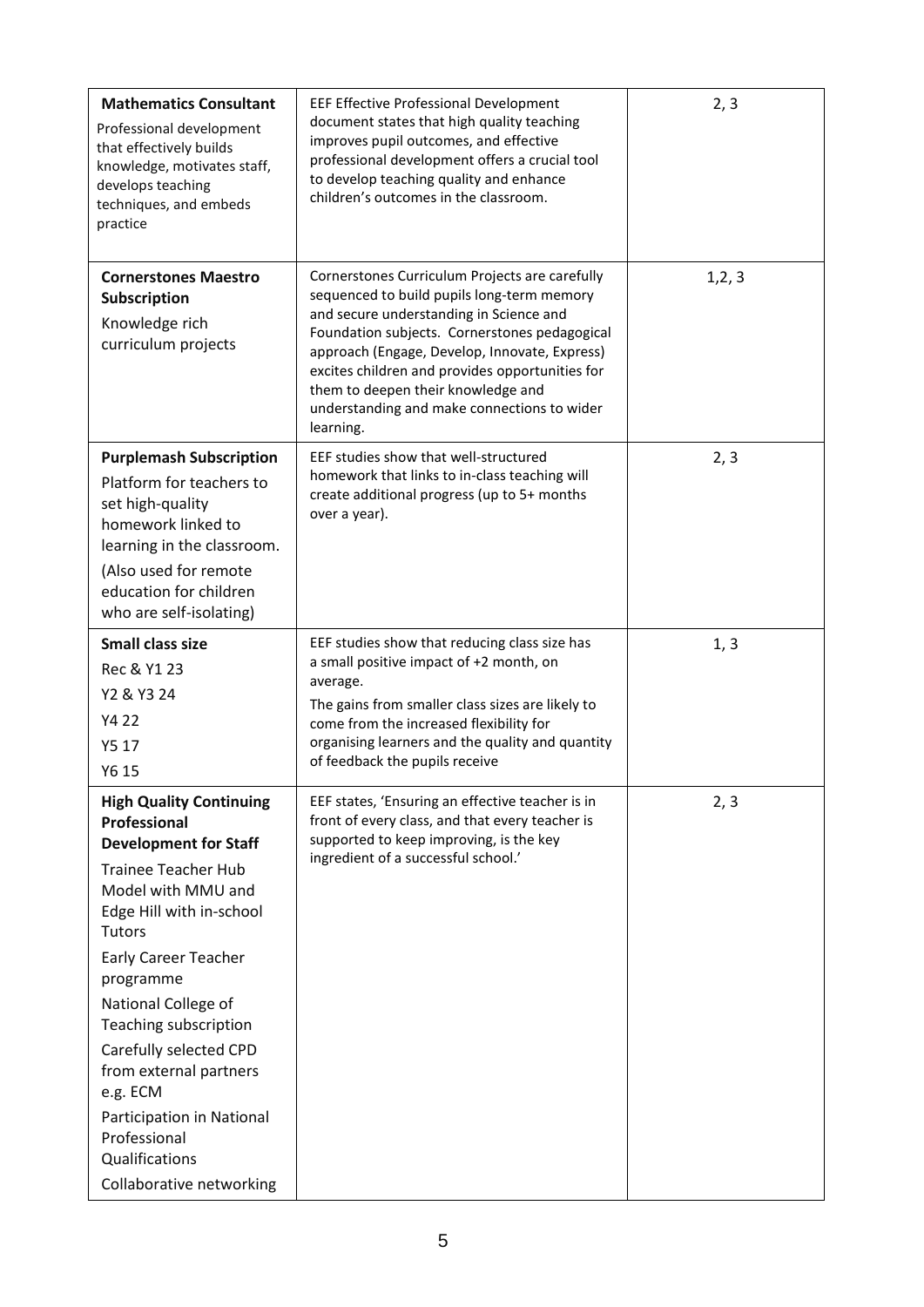# **Targeted academic support**

Budgeted cost: £11,000

| <b>Activity</b>                                                                                                                                                                                                              | Evidence that supports this approach                                                                                                                                                                            | <b>Challenge number(s)</b><br>addressed |
|------------------------------------------------------------------------------------------------------------------------------------------------------------------------------------------------------------------------------|-----------------------------------------------------------------------------------------------------------------------------------------------------------------------------------------------------------------|-----------------------------------------|
| <b>Early Reading (Phonics)</b><br><b>Tuition</b><br>Read Write Inc 1:1 tuition<br>Read Write Inc Virtual<br>classroom<br>Read Write Inc additional<br>speed sounds session                                                   | EEF evidence states tutoring can produce up to<br>5 months extra progress, over the course of a<br>year.                                                                                                        | 2, 3                                    |
| <b>Reading Intervention</b><br>Freshstart<br><b>Reading Plus</b>                                                                                                                                                             | EEF evidence states small group tuition can<br>produce up to 4 months extra progress, over<br>the course of a year and reading<br>comprehension strategies are high impact on<br>average (+6 months).           | 2, 3                                    |
| <b>TT Rockstars</b>                                                                                                                                                                                                          | EEF studies show that well-structured<br>homework that links to in-class teaching will<br>create additional progress (up to 5+ months<br>over a year).                                                          | 3                                       |
| In-school intervention<br>Small group Reading,<br>Grammar, Maths<br>intervention, delivered by<br>the class teacher.<br>Y6 CGP based 'booster'<br>sessions                                                                   | EEF evidence states this can create up to an<br>additional 4 months progress, over a course of a<br>year. It is important to ensure this support<br>supplements rather than replaces quality first<br>teaching. | 2, 3                                    |
| <b>SEND Specific</b><br>intervention<br>Individual Education Plans<br>inform carefully devised<br>provision, which included,<br>advice, strategies and<br>programmes from<br>external agencies, such as<br>SALT, physio etc. | EEF evidence states that teaching assistant<br>intervention has a positive effect of plus 4<br>months progress, over the course of the year.                                                                    | 2, 3                                    |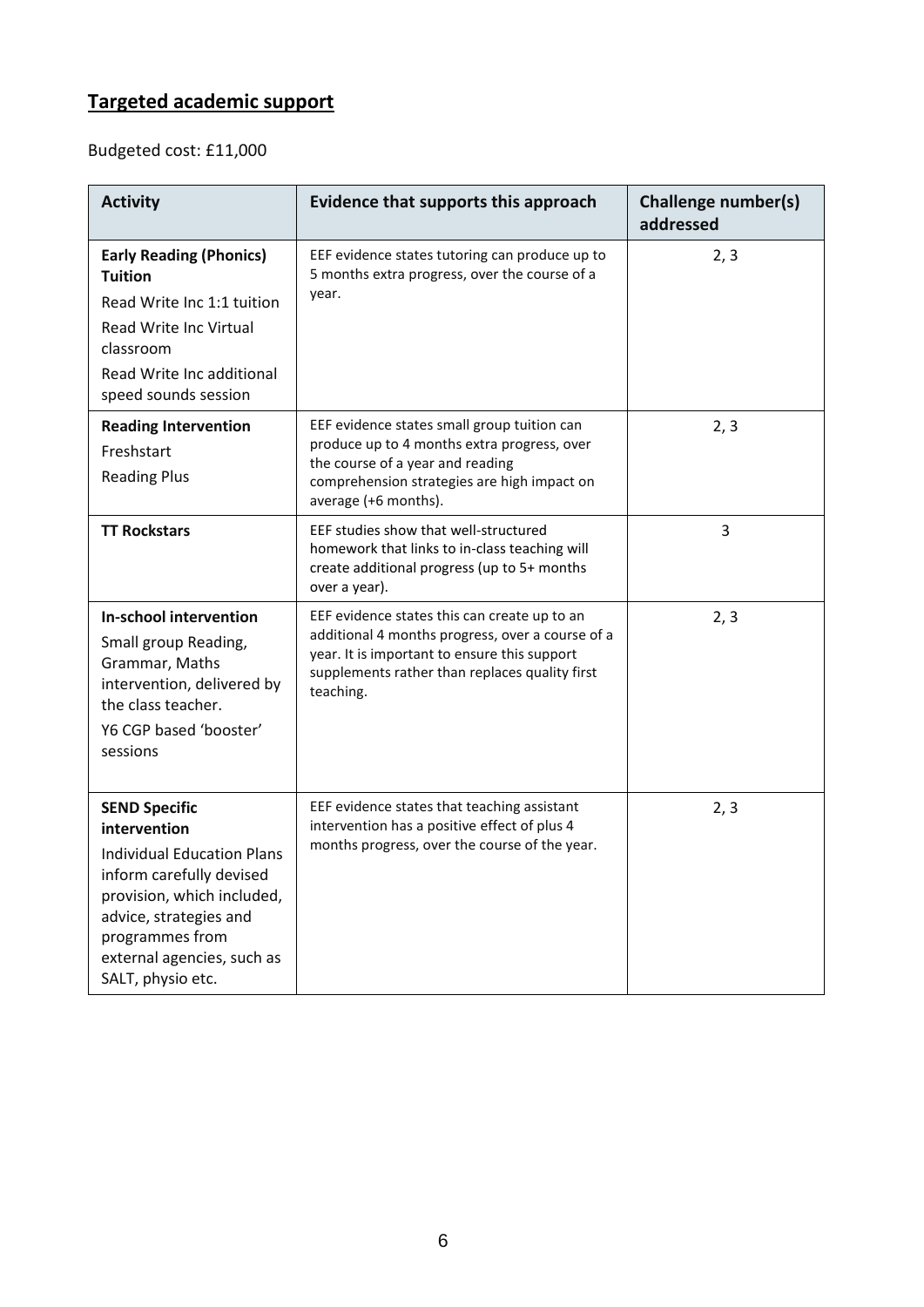# **Wider strategies**

# Budgeted cost: £9, 000

| <b>Activity</b>                                                                                                                                                                                                                                                            | Evidence that supports this approach                                                                                                                                                                                                                                                                                                                                                                                               | Challenge number(s)<br>addressed |
|----------------------------------------------------------------------------------------------------------------------------------------------------------------------------------------------------------------------------------------------------------------------------|------------------------------------------------------------------------------------------------------------------------------------------------------------------------------------------------------------------------------------------------------------------------------------------------------------------------------------------------------------------------------------------------------------------------------------|----------------------------------|
| <b>Attendance support</b><br>Robust implementation of                                                                                                                                                                                                                      | Regular attendance at school means that pupils<br>can make the most of their education.                                                                                                                                                                                                                                                                                                                                            | 1                                |
| the Attendance Policy and<br>Procedures<br>Inventry sign in system                                                                                                                                                                                                         | Regular attendance also helps in developing a<br>child's social skills, such as making and develop-<br>ing friendships.                                                                                                                                                                                                                                                                                                            |                                  |
| Whole school attendance<br>initiatives                                                                                                                                                                                                                                     | Regular and punctual attendance patterns will<br>help prepare children when they enter the world<br>of work.                                                                                                                                                                                                                                                                                                                       |                                  |
|                                                                                                                                                                                                                                                                            | The link between attendance and attainment in<br>school is clear. The more a pupil is in school the<br>more they increase their opportunity to fulfil<br>their potential.                                                                                                                                                                                                                                                          |                                  |
| <b>Multi-agency support</b><br><b>Additional DDSLs</b>                                                                                                                                                                                                                     | Maslow's 'Hierarchy of Needs' shows that<br>pupils must have their safety needs met before<br>they are able to succeed in any environment.                                                                                                                                                                                                                                                                                         | 1, 3                             |
| <b>CPOMs</b><br>Regular training<br>Early Help caseloads                                                                                                                                                                                                                   | EEF studies show that Parental engagement has<br>a positive impact on average of 4 months'<br>additional progress.                                                                                                                                                                                                                                                                                                                 |                                  |
| <b>Pastoral Support Plans</b>                                                                                                                                                                                                                                              | EEF studies show that behaviour interventions<br>have a positive impact on average of 4 months'<br>additional progress.                                                                                                                                                                                                                                                                                                            |                                  |
| <b>Partnership with External</b><br>agencies<br>Counselling through<br><b>Wigan Family Welfare</b><br><b>Educational Psychologies</b><br><b>SLA</b>                                                                                                                        | EEF studies show that social and emotional<br>learning (SEL) interventions seek to improve<br>pupils' decision-making skills, interaction with<br>others and their self-management of emotions,<br>rather than focusing directly on the academic or<br>cognitive elements of learning, and can have a<br>positive impact of 4 months.                                                                                              | 1, 3                             |
| <b>Targeted Educational</b><br><b>Support Service SLA</b><br><b>Engagement Centre</b>                                                                                                                                                                                      | EEF studies also show that behaviour<br>interventions aimed at reducing a variety of<br>behaviours, from low-level disruption to<br>aggression, violence, bullying and general anti-<br>social activities, have a positive impact on<br>average of 4 months' additional progress.                                                                                                                                                  |                                  |
| <b>EEEs</b><br>School carefully plans<br>Enrichment, Extra-<br>curricular and<br>Experiences for all<br>children<br>These include:<br>Forest school, project<br>enrichment through trips<br>and visitors, wider<br>opportunities, including<br>music and sport, Coram Life | EEF studies show that Arts participation<br>approaches can have a positive impact on<br>academic outcomes in other areas of the<br>curriculum. They can also offer a route to re-<br>engage older pupils in learning. (+3 months)<br>EEF studies show that physical activity has<br>important benefits in terms of health, wellbeing<br>and physical development. These benefits have<br>important value in themselves. (+1 month) | 1, 3, 4                          |